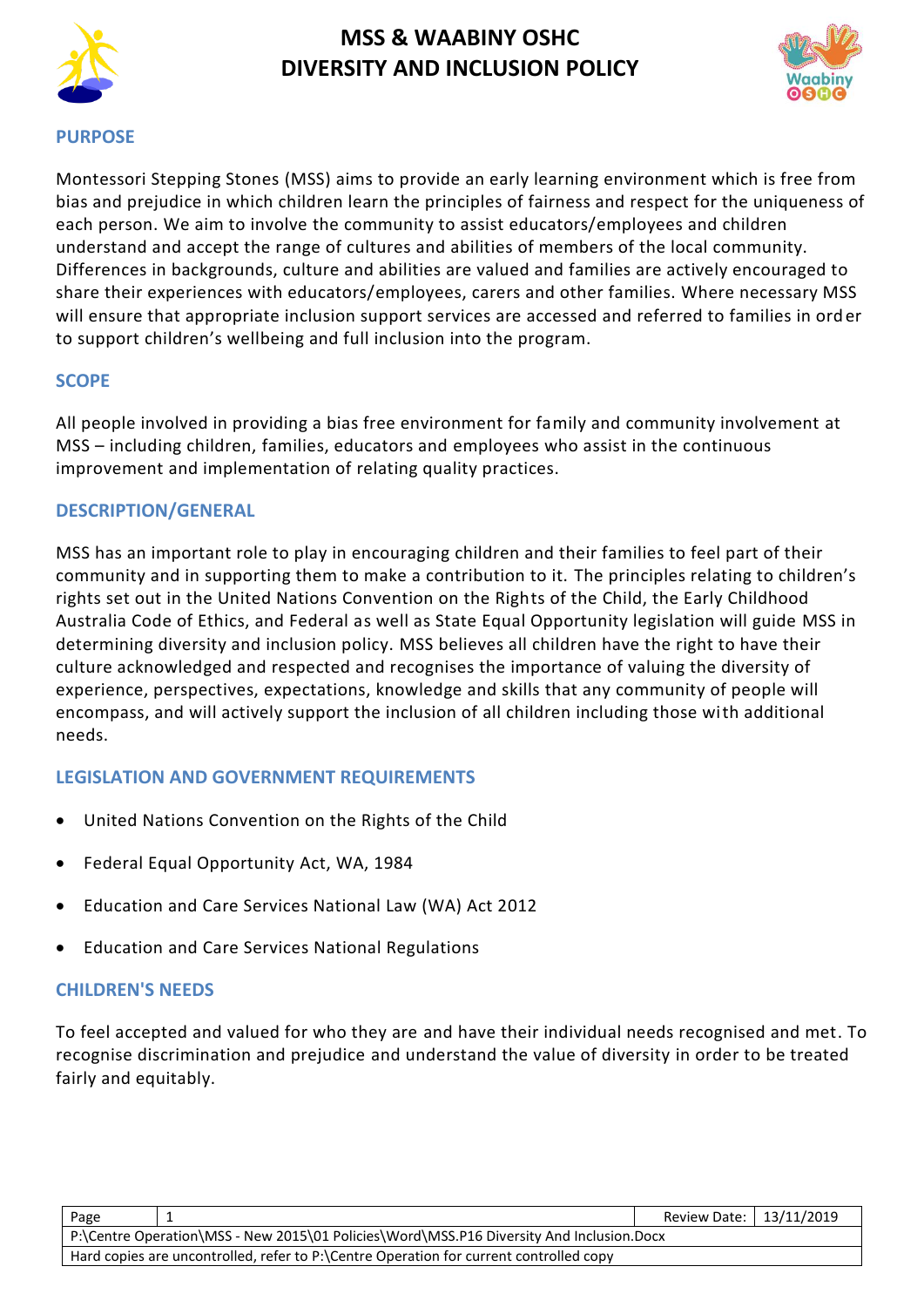

# **MSS & WAABINY OSHC DIVERSITY AND INCLUSION POLICY**



#### **FAMILIES' NEEDS**

To be consulted about their own social and cultural backgrounds and feel confident that their culture will be reflected in our service and have opportunities to establish links with and make a contribution to their community. To feel a valued member at MSS and to know their child is valued and included.

#### **EDUCATOR/EMPLOYEE NEEDS**

Open communication with parents and knowing that all employees and families value diversity and support MSS' policy. That training and resources to support diversity and inclusion are made available through MSS.

#### **MANAGEMENT NEEDS**

Good communication between families and management. All employees support diversity and inclusion policy. To have relevant knowledge on community values and needs.

#### **FAMILIES AND COMMUNITY**

Educators, supervisors and employees will actively seek information from children, families and the community, about their cultural traditions, customs and beliefs, and use this information to provide children with a variety of experiences that will enrich the environment within the service.

Educators work in partnership with families to provide care that meets the child's needs and is consistent with the family's culture, beliefs and early learning practices. Specific requests will be honoured where practical to demonstrate respect and ensure continuity of care of the child.

Educators will obtain and use resources that reflect the diversity of children, families and the community and increase awareness and appreciation of Australia's multicultural heritage.

Educators, the nominated supervisor and coordinators will be sensitive and attentive to all children, respect their backgrounds, unique qualities and abilities, ensure that the service environment reflects the lives of the children and families using the service and the cultural diversity of the broader community, and ensure children's individual needs are accommodated at the service.

Children with special needs will be provided with support so they can be included as equals within the service. This may require the assistance of social, ethnic or special needs services which MSS will access in collaboration with the child's family, and/or adapting the environment, routines and/or educator/employees arrangements in order to facilitate inclusion.

Educators will treat all children equitably and encourage them to treat each other with respect and fairness.

Educators will role model appropriate ways to challenge discrimination and prejudice, and actively promote inclusive behaviours in children.

| Page                                                                                     | Review Date:   13/11/2019 |  |  |  |  |
|------------------------------------------------------------------------------------------|---------------------------|--|--|--|--|
| P:\Centre Operation\MSS - New 2015\01 Policies\Word\MSS.P16 Diversity And Inclusion.Docx |                           |  |  |  |  |
| Hard copies are uncontrolled, refer to P:\Centre Operation for current controlled copy   |                           |  |  |  |  |